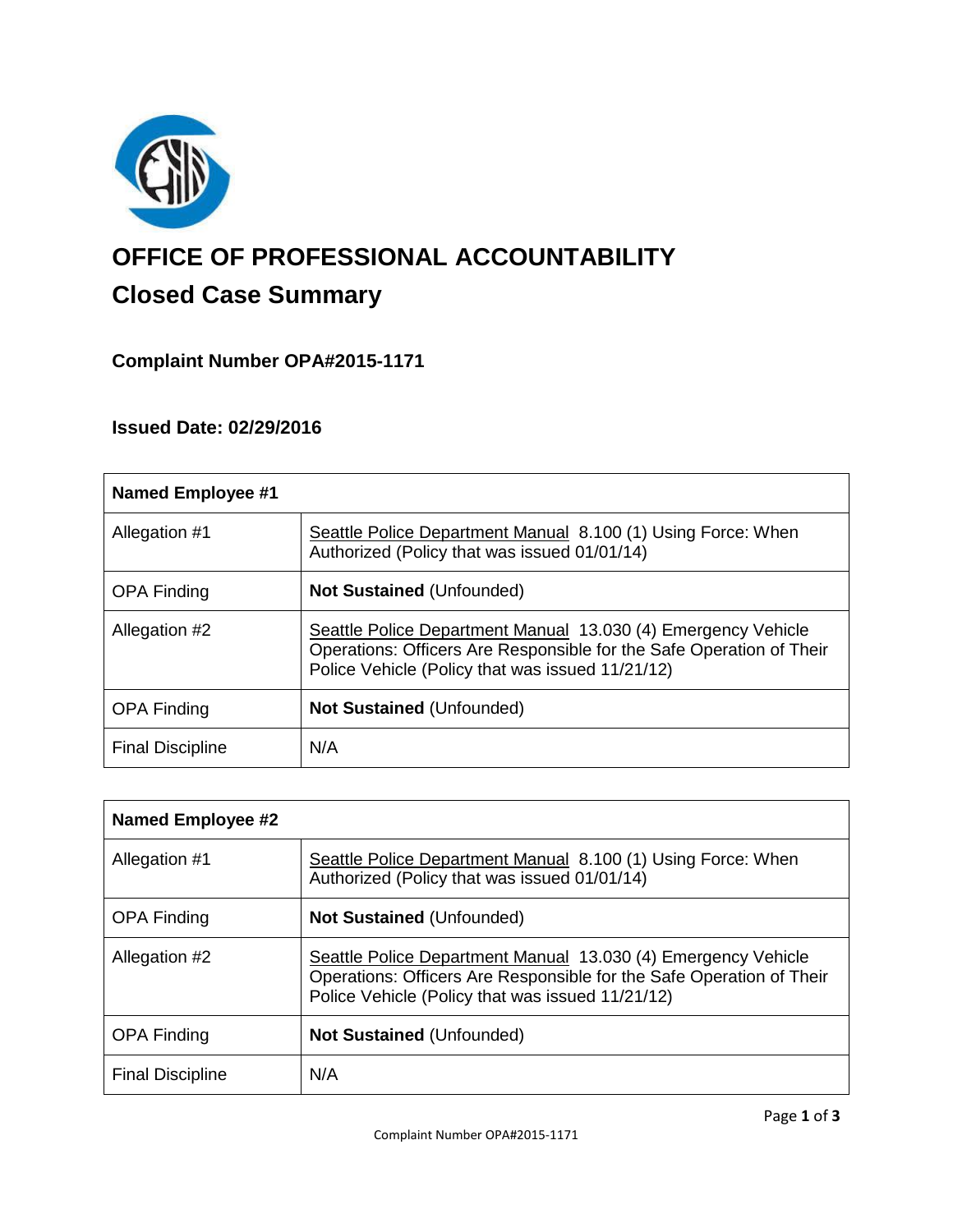| <b>Named Employee #3</b> |                                                                                                                                                                                           |
|--------------------------|-------------------------------------------------------------------------------------------------------------------------------------------------------------------------------------------|
| Allegation #1            | Seattle Police Department Manual 8.100 (1) Using Force: When<br>Authorized (Policy that was issued 01/01/14)                                                                              |
| <b>OPA Finding</b>       | <b>Not Sustained (Unfounded)</b>                                                                                                                                                          |
| Allegation #2            | Seattle Police Department Manual 13.030 (4) Emergency Vehicle<br>Operations: Officers Are Responsible for the Safe Operation of Their<br>Police Vehicle (Policy that was issued 11/21/12) |
| <b>OPA Finding</b>       | <b>Not Sustained (Unfounded)</b>                                                                                                                                                          |
| <b>Final Discipline</b>  | N/A                                                                                                                                                                                       |

### **INCIDENT SYNOPSIS**

Named employee #3 was working patrol with his partner. They both recognized the complainant and conducted a warrant check, which returned with an outstanding arrest warrant. The officers attempted to arrest the complainant, however he ran from them. Several officers responded to the foot pursuit. Named employee #3 pursued the complainant in his patrol car and his partner pursued on foot. Named employee #1 responded to the scene on his police motorcycle and named employee #2 responded in his patrol vehicle. The complainant fell to the ground and was placed under arrest.

#### **COMPLAINT**

The complainant alleged that the named employees struck him with their patrol vehicles and police motorcycle.

#### **INVESTIGATION**

The OPA investigation included the following actions:

- 1. Interview of the complainant
- 2. Search for and review of all relevant records and other evidence
- 3. Review of In-Car Videos
- 4. Interviews of SPD employees